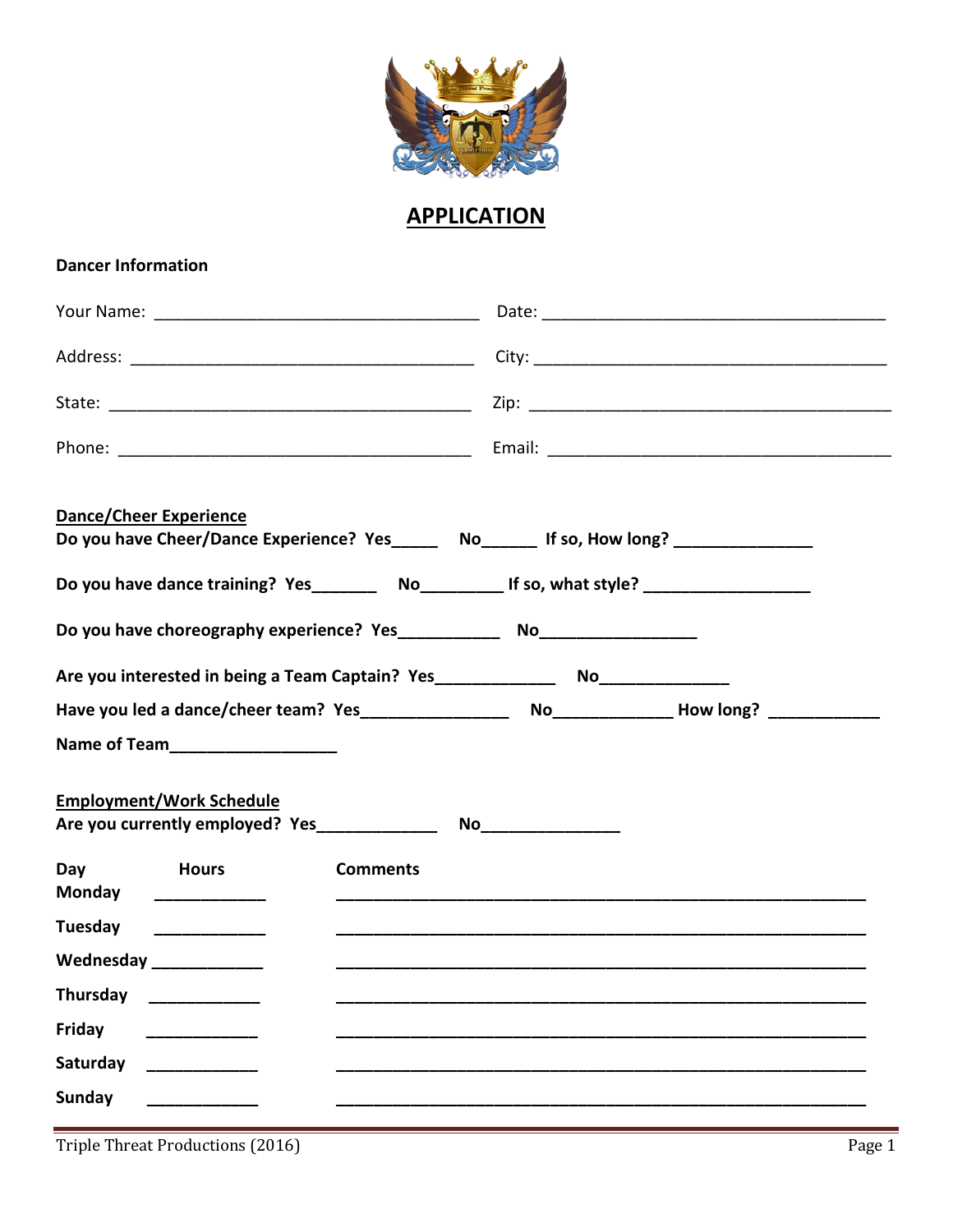|                        | <b>Education/School Schedule</b>                                                                                                                                                                                               |                                                                                                                                                                                                                                  |
|------------------------|--------------------------------------------------------------------------------------------------------------------------------------------------------------------------------------------------------------------------------|----------------------------------------------------------------------------------------------------------------------------------------------------------------------------------------------------------------------------------|
| Day<br>Monday          | <b>Example 19 Hours</b>                                                                                                                                                                                                        | <b>Comments</b>                                                                                                                                                                                                                  |
| Tuesday                |                                                                                                                                                                                                                                |                                                                                                                                                                                                                                  |
|                        | Wednesday _____________                                                                                                                                                                                                        |                                                                                                                                                                                                                                  |
|                        | Thursday _____________                                                                                                                                                                                                         |                                                                                                                                                                                                                                  |
| Friday                 | and a strong company of the strong strong parties of the strong strong strong strong strong strong strong strong strong strong strong strong strong strong strong strong strong strong strong strong strong strong strong stro |                                                                                                                                                                                                                                  |
| Saturday _____________ |                                                                                                                                                                                                                                |                                                                                                                                                                                                                                  |
| Sunday ____________    |                                                                                                                                                                                                                                |                                                                                                                                                                                                                                  |
|                        |                                                                                                                                                                                                                                |                                                                                                                                                                                                                                  |
|                        |                                                                                                                                                                                                                                | Have you ever been convicted of a crime? Yes______________<br>No___________________                                                                                                                                              |
|                        |                                                                                                                                                                                                                                |                                                                                                                                                                                                                                  |
|                        | Please provide your social media information below.                                                                                                                                                                            |                                                                                                                                                                                                                                  |
|                        |                                                                                                                                                                                                                                |                                                                                                                                                                                                                                  |
|                        |                                                                                                                                                                                                                                |                                                                                                                                                                                                                                  |
|                        |                                                                                                                                                                                                                                | An application form sometimes makes it difficult for an individual to adequately summarize a complete background.<br>Use the space below to summarize any additional information necessary to describe your full qualifications. |
|                        |                                                                                                                                                                                                                                |                                                                                                                                                                                                                                  |
|                        |                                                                                                                                                                                                                                |                                                                                                                                                                                                                                  |
|                        |                                                                                                                                                                                                                                |                                                                                                                                                                                                                                  |